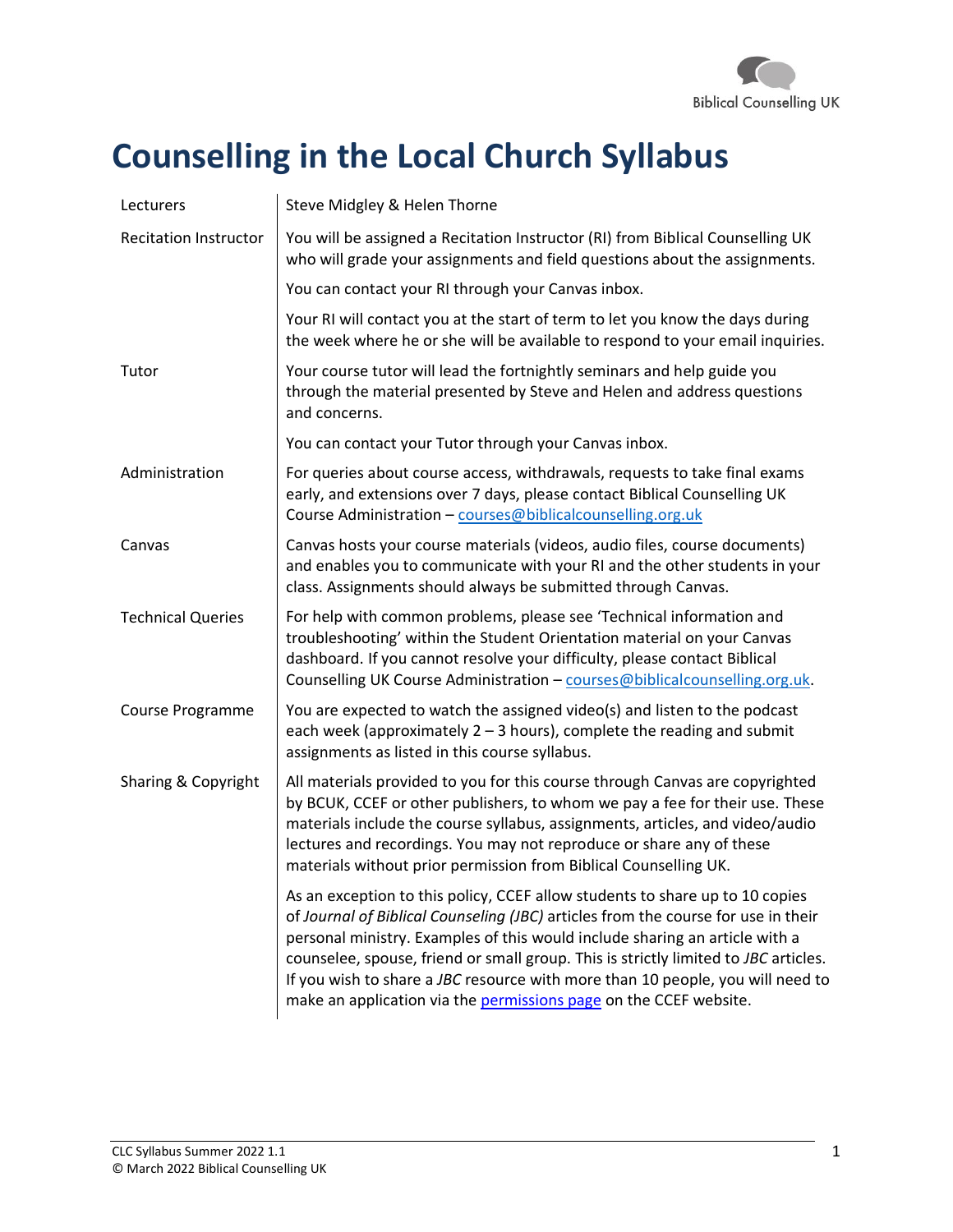## **Course Objectives**

Biblical counselling – what will it look like when biblical counselling is established in the ministry of a local church?

The purpose of this course is:

- to enable students to better understand the nature and purpose of church
- to help students understand the nature of biblical counselling and its development over the centuries
- to equip students to understand their ministry context and see opportunities for biblical counselling to flourish
- to envision students with a range of ways in which biblical counselling could be embedded in their local church
- to see the importance of both public and private ministry of the Word and how they inter-relate
- to help students to play a part in growing a culture of care in their local congregation
- to encourage students to engage in biblical counselling in ways that are safe, collaborative and wise

### **Required Reading**

#### **Books**

- *Caring for One Another* by Edward T Welch (Crossway, 2018)
- *Relationships: a mess worth making* by Timothy S. Lane, Paul David Tripp (New Growth Press, 2006)

#### Articles/excerpts

The content listed below can be found in Canvas in the week in which the readings are due. JBC refers to the *Journal of Biblical Counseling.* All content is used by permission and copyright fees paid where applicable.

- *A Familial Approach to Confidentiality in the Church* by Steve Midgley (JBC 31:3 (2017))
- *Biblical Counseling in Local Churches and Parachurch Ministries* by David Powlison and Heath Lambert (JBC 33:2 (2019))
- *God's New Community* by Graham Beynon, Chapter 9 (Painting a Picture) (IVP, 2013)<sup>1</sup>
- *How to build a gospel culture in your church* by Ray Ortlund
- *Puritan resources for biblical counselling* by Tim Keller
- *Something worth meeting for – a biblical vision for small groups* by Steve Midgley (JBC 28:3 (2014))
- *The Pastor as Counselor* by David Powlison (JBC 26:1 (2012))
- *Walking alongside hurting friends* by Helen Thorne

 $1$  © Graham Beynon 2005, Reproduced with permission of the Licensor through PLSclear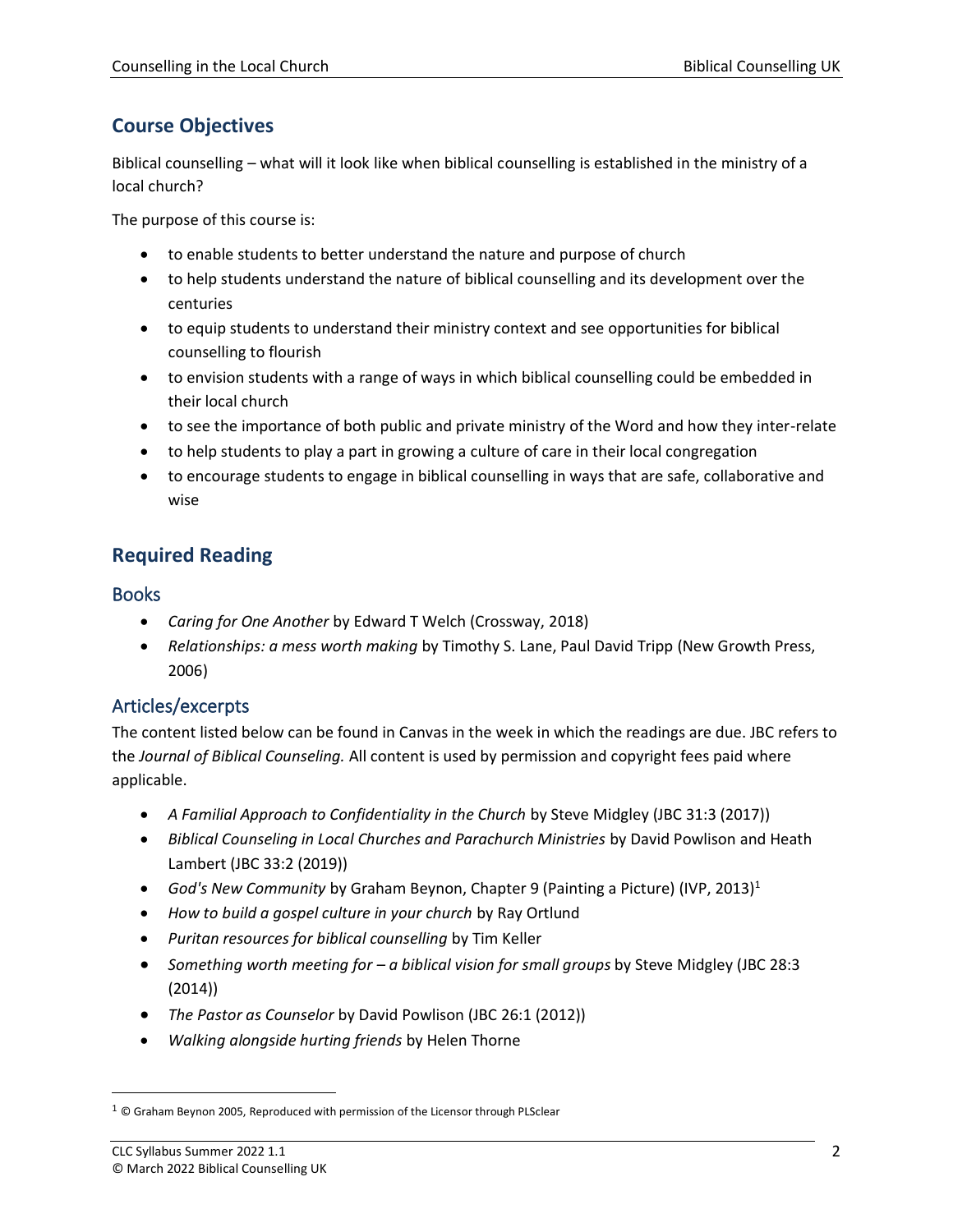• *What is your calling* by David Powlison

### **Course Schedule**

| Week One          | Watch                                                                               |  |  |  |  |
|-------------------|-------------------------------------------------------------------------------------|--|--|--|--|
|                   | Lecture 1: Introduction (part 1)                                                    |  |  |  |  |
|                   | Lecture 2: Introduction (part 2)                                                    |  |  |  |  |
|                   | Conversation: Talking about your church                                             |  |  |  |  |
|                   | Listen                                                                              |  |  |  |  |
|                   | Interview: Counselling in and out, with Ste Casey                                   |  |  |  |  |
|                   | Read                                                                                |  |  |  |  |
|                   | Walking alongside hurting friends by Helen Thorne                                   |  |  |  |  |
|                   | Submit                                                                              |  |  |  |  |
|                   | Ministry Project - choosing an area of ministry                                     |  |  |  |  |
| Week Two          | Watch                                                                               |  |  |  |  |
|                   | Lecture 3: What is the church for? A community for mission and evangelism           |  |  |  |  |
|                   | Lecture 4: What is the church for? A community for blessing. A community for<br>all |  |  |  |  |
|                   | Conversation: Praying for your church                                               |  |  |  |  |
|                   | Listen                                                                              |  |  |  |  |
|                   | Interview: Counselling across cultures, with Abigal Baah                            |  |  |  |  |
|                   | Read                                                                                |  |  |  |  |
|                   | God's New Community by Graham Beynon, ch.9                                          |  |  |  |  |
|                   | Submit                                                                              |  |  |  |  |
|                   | Structures of pastoral care                                                         |  |  |  |  |
| <b>Week Three</b> | Watch                                                                               |  |  |  |  |
|                   | Lecture 5: History of pastoral care (part 1)                                        |  |  |  |  |
|                   | Lecture 6: History of pastoral care (part 2)                                        |  |  |  |  |
|                   | Conversation: The difference between biblical counselling and psychology            |  |  |  |  |
|                   | Read                                                                                |  |  |  |  |
|                   | Puritan resources for biblical counselling by Tim Keller                            |  |  |  |  |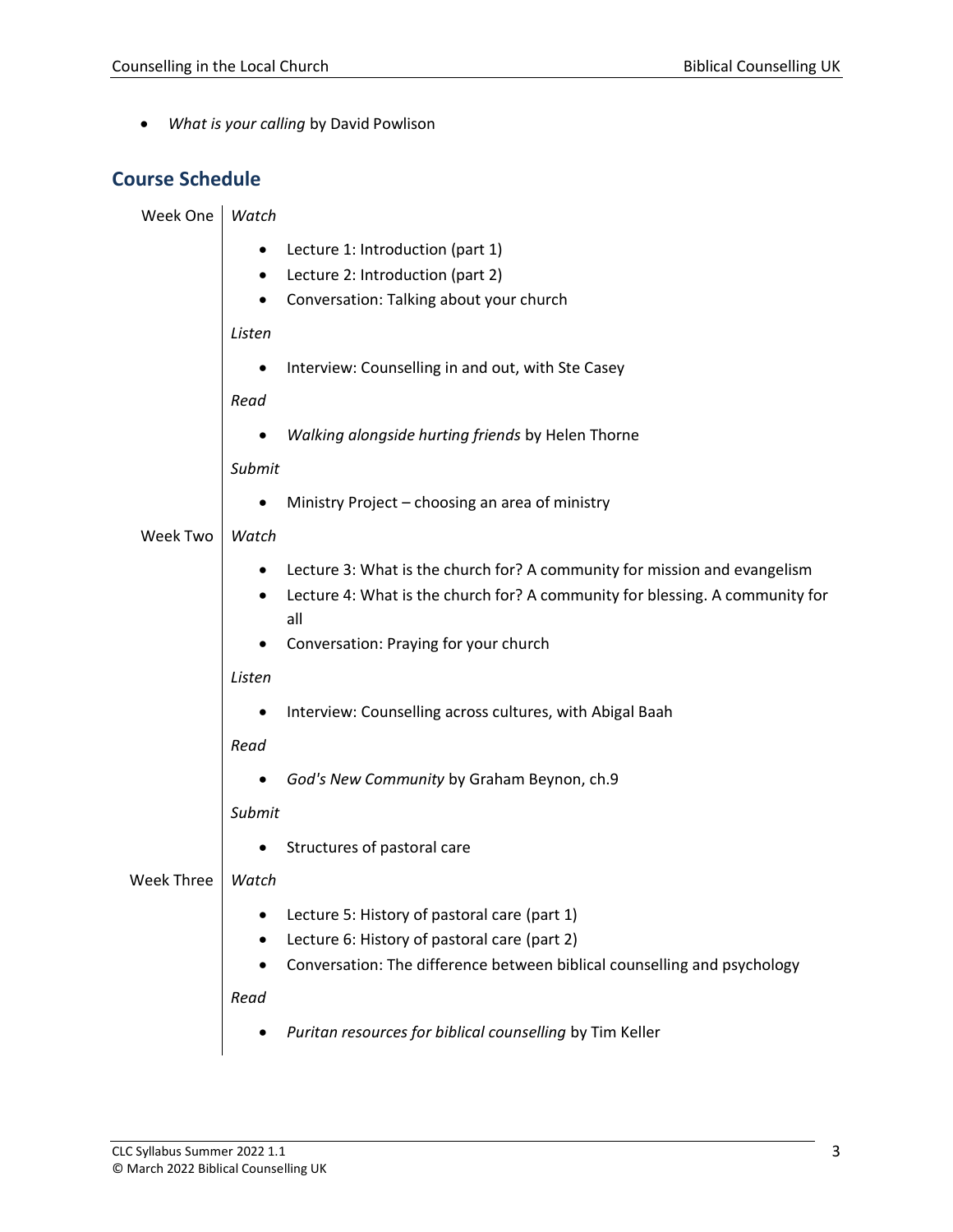| Week Four        | Watch                                                                                                 |
|------------------|-------------------------------------------------------------------------------------------------------|
|                  | Lecture 7: The recent history of biblical counselling (part 1)                                        |
|                  | Lecture 8: The recent history of biblical counselling (part 2)<br>٠                                   |
|                  | Conversation: A vision for Biblical Counselling UK                                                    |
|                  | Read                                                                                                  |
|                  | Caring for One Another by Ed Welch, Preface & Lessons 1-4 (pp.9-41)                                   |
|                  | How to build a gospel culture in your church by Ray Ortlund                                           |
|                  | Submit                                                                                                |
|                  | Ministry Project - planning involvement                                                               |
| <b>Week Five</b> | Watch                                                                                                 |
|                  | Lecture 9: Biblical counselling (problem-focused discipleship) in the life of the<br>local church     |
|                  | Conversation: Identifying your gifts                                                                  |
|                  | Listen                                                                                                |
|                  | Interview: Pastoring as a shepherd, with Mike Warren                                                  |
|                  | Read                                                                                                  |
|                  | Caring for One Another by Edward T Welch, Lessons 5-8 (pp.43-71)                                      |
|                  | The Pastor as Counselor by David Powlison                                                             |
| Week Six         | Watch                                                                                                 |
|                  | Lecture 10: Biblical counselling in the life of the local church - practical<br>implications (part 1) |
|                  | Lecture 11: Biblical counselling in the life of the local church - practical<br>implications (part 2) |
|                  | Conversation: Biblical counselling for men and women                                                  |
|                  | Listen                                                                                                |
|                  | Interview: Growing a pastoral ministry team, with Allan Beckett                                       |
|                  | Read                                                                                                  |
|                  | Relationships: a mess worth making by Lane and Tripp (ch.1-4)                                         |
|                  |                                                                                                       |
|                  | Submit                                                                                                |

• Exploring gifts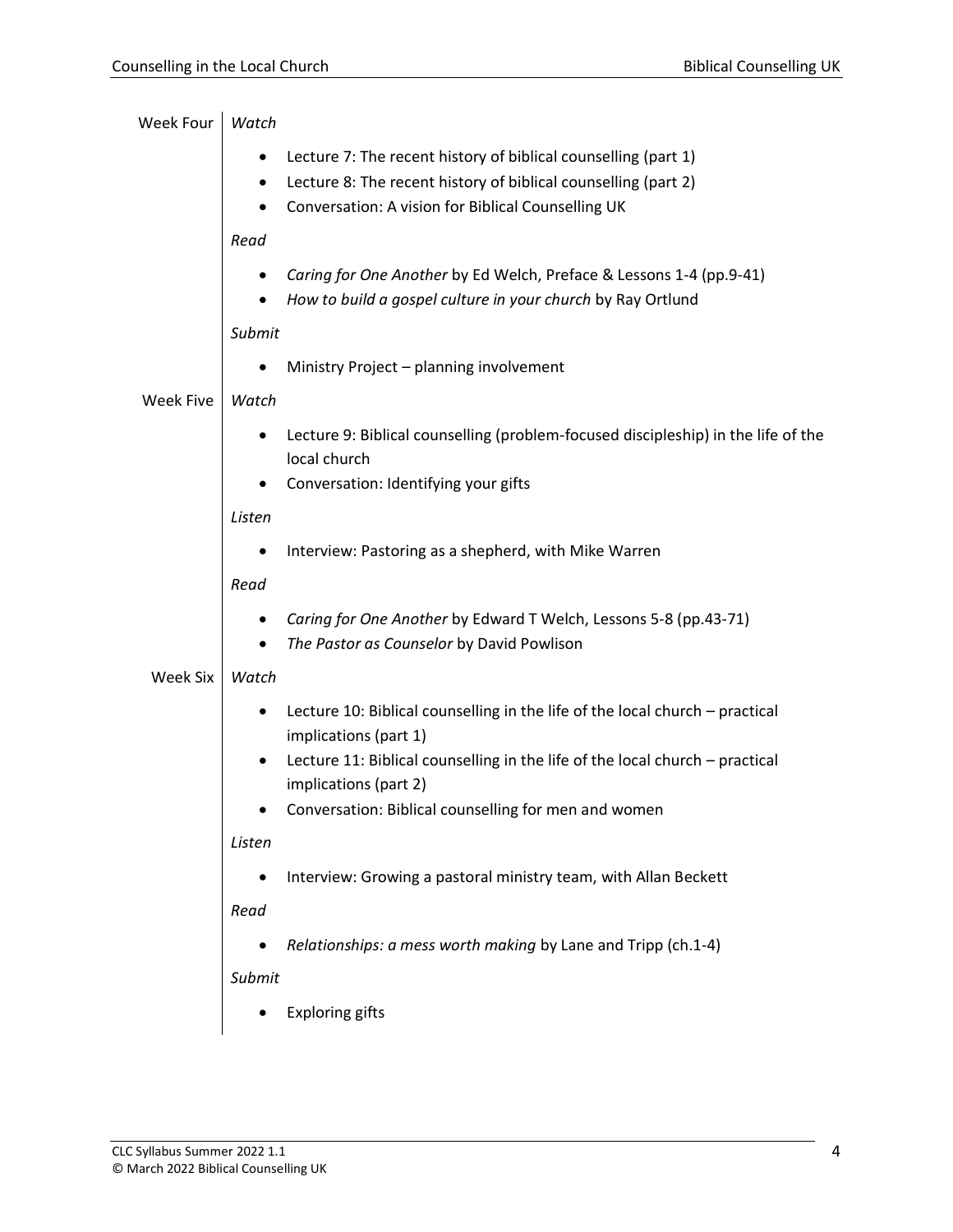| Week Seven       | Watch                                                                                                        |
|------------------|--------------------------------------------------------------------------------------------------------------|
|                  | Lecture 12: Counselling structures in the local church - understanding your<br>$\bullet$<br>church (part 1)  |
|                  | Lecture 13: Counselling structures in the local church - understanding your<br>$\bullet$<br>church (part 2)  |
|                  | Listen                                                                                                       |
|                  | Interview: Parachurch counselling, with David Armstrong<br>٠                                                 |
|                  | Read                                                                                                         |
|                  | Relationships: a mess worth making by Lane and Tripp (ch.5-8)                                                |
|                  | Submit                                                                                                       |
|                  | Ministry Project - self reflection                                                                           |
| Week Eight       | Watch                                                                                                        |
|                  | Lecture 14: Counselling structures in the local church - announced structures<br>(part 1)                    |
|                  | Lecture 15: Counselling structures in the local church - announced structures<br>$\bullet$<br>(part 2)       |
|                  | Listen                                                                                                       |
|                  | Interview: Small groups and pastoral care, with Santhosh Thomas                                              |
|                  | Read                                                                                                         |
|                  | Relationships: a mess worth making by Lane and Tripp (ch.9-11)<br>٠                                          |
|                  | Something worth meeting for $-$ a biblical vision for small groups by Steve<br>٠<br>Midgley                  |
| <b>Week Nine</b> | Watch                                                                                                        |
|                  | Lecture 16: Church culture and pastoral care - the problems                                                  |
|                  | Lecture 17: Church culture and pastoral care - effecting change<br>٠<br>Conversation: Preaching to the heart |
|                  | Listen                                                                                                       |
|                  | Interview: Transforming coffee time, with Susannah Padiachy                                                  |
|                  | Read                                                                                                         |
|                  | Relationships: a mess worth making by Lane and Tripp (ch.12-15)                                              |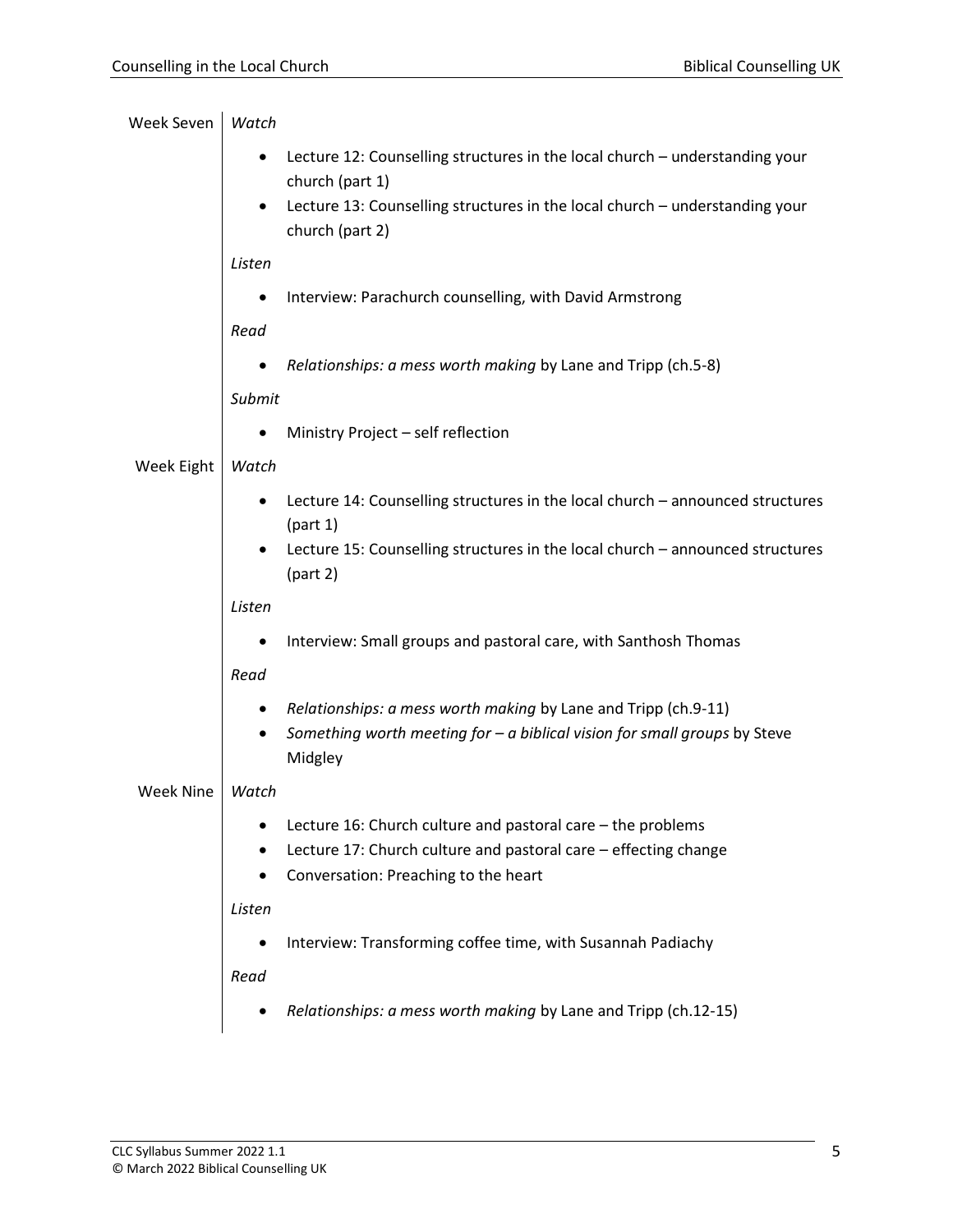| Week Ten           | Watch                                                                                                                                                                     |
|--------------------|---------------------------------------------------------------------------------------------------------------------------------------------------------------------------|
|                    | Lecture 18: Walking alongside people wisely (part 1)                                                                                                                      |
|                    | Lecture 19: Walking alongside people wisely (part 2)<br>٠                                                                                                                 |
|                    | Conversation: Guarding your heart                                                                                                                                         |
|                    | Read                                                                                                                                                                      |
|                    | A Familial Approach to Confidentiality in the Church by Steve Midgley                                                                                                     |
|                    | Submit                                                                                                                                                                    |
|                    | Managing boundaries in pastoral care                                                                                                                                      |
| Week Eleven        | Watch                                                                                                                                                                     |
|                    | Lecture 20: Concluding topics                                                                                                                                             |
|                    | Lecture 21: Concluding topics continued                                                                                                                                   |
|                    | <b>Conversation: Perseverance</b>                                                                                                                                         |
|                    | Listen                                                                                                                                                                    |
|                    | Interview: Peer supervision, with Alison Woods                                                                                                                            |
|                    | Read                                                                                                                                                                      |
|                    | Biblical Counseling in Local Churches and Parachurch Ministries by Powlison<br>and Lambert                                                                                |
|                    | Submit                                                                                                                                                                    |
|                    | Ministry Project - analysis                                                                                                                                               |
| <b>Week Twelve</b> | Watch                                                                                                                                                                     |
|                    | Lecture 22: Walking alongside those with complex needs<br>Lecture 23: Conclusion: The future development of biblical counselling<br>Conversation: Loving your pastor well |
|                    | Listen                                                                                                                                                                    |
|                    | Interview: Taking the next step, with Caroline Poole                                                                                                                      |
|                    | Submit                                                                                                                                                                    |
|                    | Final paper                                                                                                                                                               |

# **Assignments**

Throughout the course, students will be required to submit assignments for assessment to receive a grade. To find instructions for the assignments, please see the assignment in Canvas.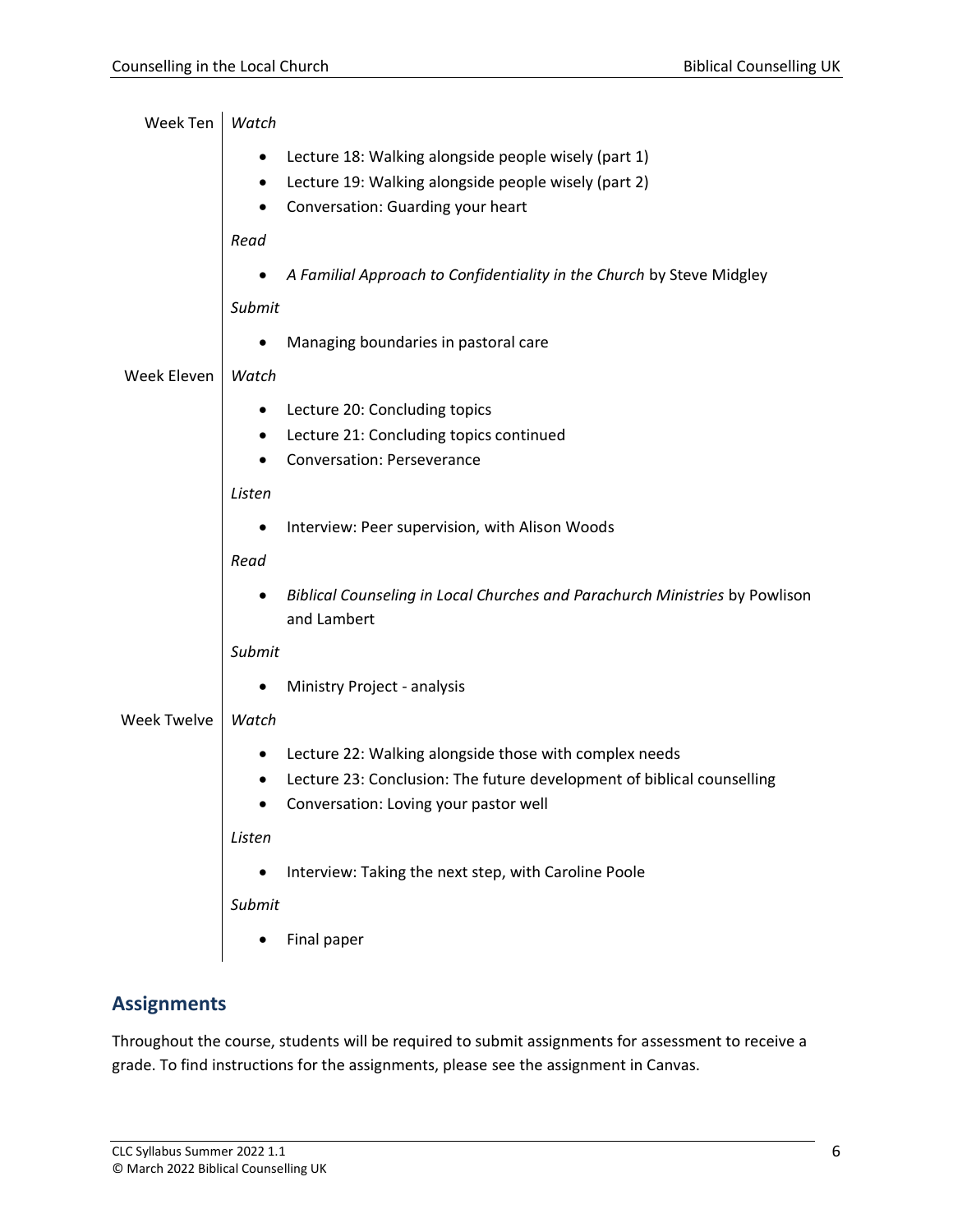## **Assignment Weighting**

| Ministry Project – choosing an area of ministry |     |
|-------------------------------------------------|-----|
| Structures of pastoral care                     | 10% |
| Ministry Project - planning involvement         | 0%  |
| <b>Exploring gifts</b>                          | 10% |
| Ministry Project - self-reflection              | 10% |
| Managing boundaries in pastoral care            | 10% |
| Ministry Project - analysis                     | 30% |
| <b>Final Paper</b>                              | 25% |
| Seminar Attendance                              | 5%  |

#### **Assignment Format**

- All papers/projects should be double-spaced, typed in 12-point font, (Times New Roman, Calibri or Cambria) with 2.5cm margins
- Papers should be submitted with a doc or docx file extensions
- Assignments must be uploaded on Canvas by the deadline
- Pay careful attention to the instructions in Canvas about the required length of each assignment – this may be given in pages and/or word count.
- Type your name and word count at the top of the first page of your assignments. (Your name does not count towards word count, nor do footnotes, if used.)
- You may lose marks for not keeping to these guidelines.
- The assignments for the module are listed in this syllabus.

# **Grading**

There are two main reasons for providing grades for your work in the Certificate Course. The first is to provide some feedback about how you have done. We trust it helps to have a sense of the standard of your work and changes that may happen over time. The second purpose is to provide some measure of accountability. Taking a course for credit challenges you to put in the time and effort needed to produce good quality thinking and work. All of our lives and all our ministry depends upon growing wisdom. We trust getting grades is one way of helping encourage us toward the effort that is needed for that growth.

Yet grading brings dangers too – it can foster a sense of competitiveness or a fear of failure. So do be praying for godly attitudes. It may help to remember that humility and a willingness to admit ignorance and a desire to grow in knowledge, wisdom, and love (James 1:5; Matt. 5:3) are hallmarks of authentic faith.

In many ways grading is simply a means of helping you maintain the ambitions that led you to register in the first place.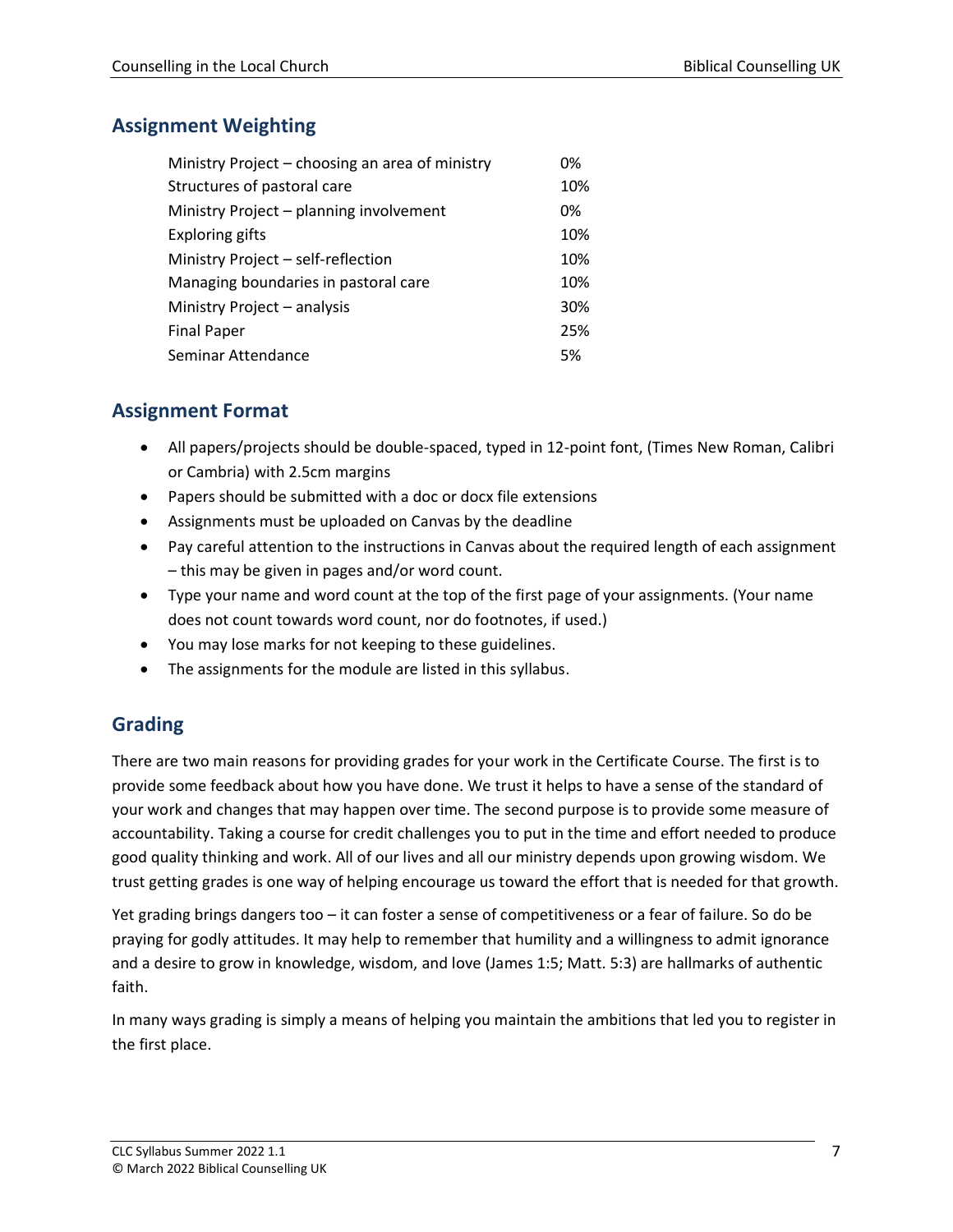# **Grade Scheme**

| <b>Grade Letter</b> | <b>Percentage Score</b> | <b>Grade Definition</b>     |             |
|---------------------|-------------------------|-----------------------------|-------------|
| A                   | $85\% - 100\%$          | Excellent to<br>Outstanding |             |
| $A -$               | 70%-84%                 |                             |             |
| B+                  | $66\% - 69\%$           | Good to Very Good           | <b>PASS</b> |
| B                   | 63% - 65%               |                             |             |
| <b>B-</b>           | 60%-62%                 |                             |             |
| $C+$                | $55\% - 59\%$           | Satisfactory                |             |
| $\mathsf C$         | 50% - 54%               |                             |             |
| $C -$               | $40\% - 49\%$           | Sufficient                  |             |
| D                   | $35\% - 39\%$           | Unsatisfactory              |             |
| E                   | 30% - 34%               |                             | <b>FAIL</b> |
| F                   | $0 - 29%$               | Unsatisfactory              |             |

### **Late Assignments**

**Assignments** that are late will have 10 points deducted for every day that they are late, and will be graded "0" after one week.

# **Requests for Extensions**

**Policies:** Please refer to the BC UK Student Handbook (available in the Course Information section on Canvas) regarding policies for granting late assignments and extensions.

- 1. Extensions will not be granted for holidays or previously planned events.
- 2. **To request an extension for up to 7 days**, contact your RI through the Canvas platform 48 hours before the deadline, stating the reason for your extension request and how long an extension you are asking for.